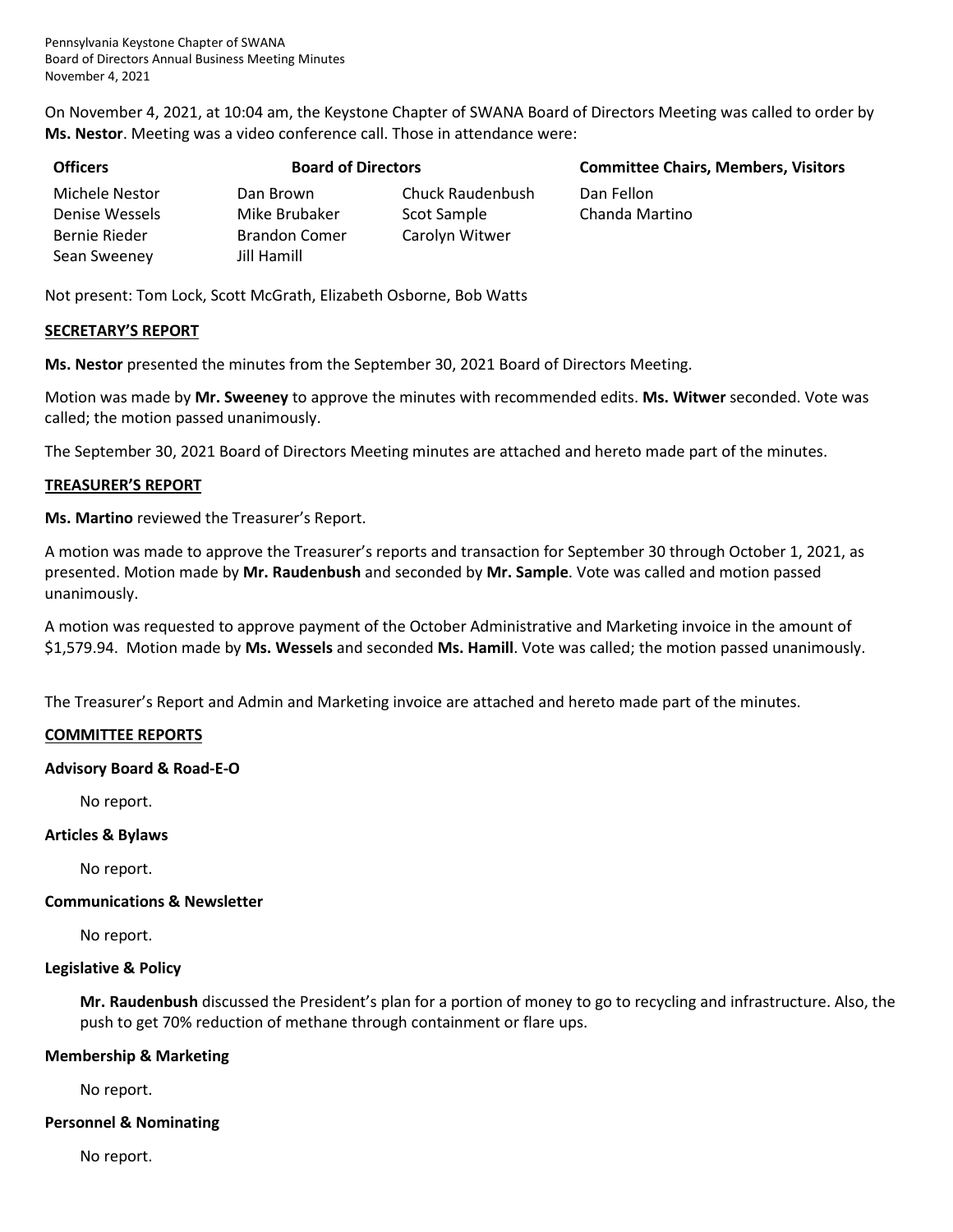#### **Fall Conference**

Discussion regarding the possibility of discounts for exhibitors of the Recycling and Safety Summits at the Fall Conference. Details to be released soon.

#### **Mini-Tech Seminars**

Ms. Wessels discussed upcoming mini-technical seminars including the December 15<sup>th</sup> mini-tech at Lanchester Landfill on Leachate Treatment.

#### **Safety**

No report.

#### **Scholarships**

No report.

#### **Young Professionals**

No report.

#### **Strategic Planning**

No report.

#### **CHAPTER CALENDAR**

#### **November 2021**

- Thursday, 11/4, 10 am **Board Meeting, Conference Call**
- Audit Committee meeting, immediately following Board Meeting
- 11/11, **Planning Session, Wayne Township Landfill**
- 11/15, Article Deadline for Winter Edition of *The Keystone*
- Treasurer submits Chapter financial report to the accountant
- Plan to renew Administrative & Marketing Director Contract for next year

#### **December 2021**

- **No Board Meeting**
- 12/15 **Leachate Treatment Mini-Technical Seminar, Lanchester Landfill**
- Submit Chapter annual reports to SWANA International
- Distribute Winter Edition of *The Keystone*

#### **January 2022**

- Thursday, 1/6, 10 am, **Board Meeting Conference Call**
- Accountant audits financial report and prepares 990 IRS Tax Filing

#### **February 2022**

- Thursday, 2/3, 10 am **Board Meeting Conference Call**
- Scholarship applications released from SWANA International
- Send Scholarship announcement to members

## **March 2022**

- Thursday, 3/3, 10 am **Board Meeting Conference Call**
- 3/14 & 3/15, **Recycling Summit, Hilton Harrisburg**
- 3/15, Article Deadline for Spring Edition of *The Keystone*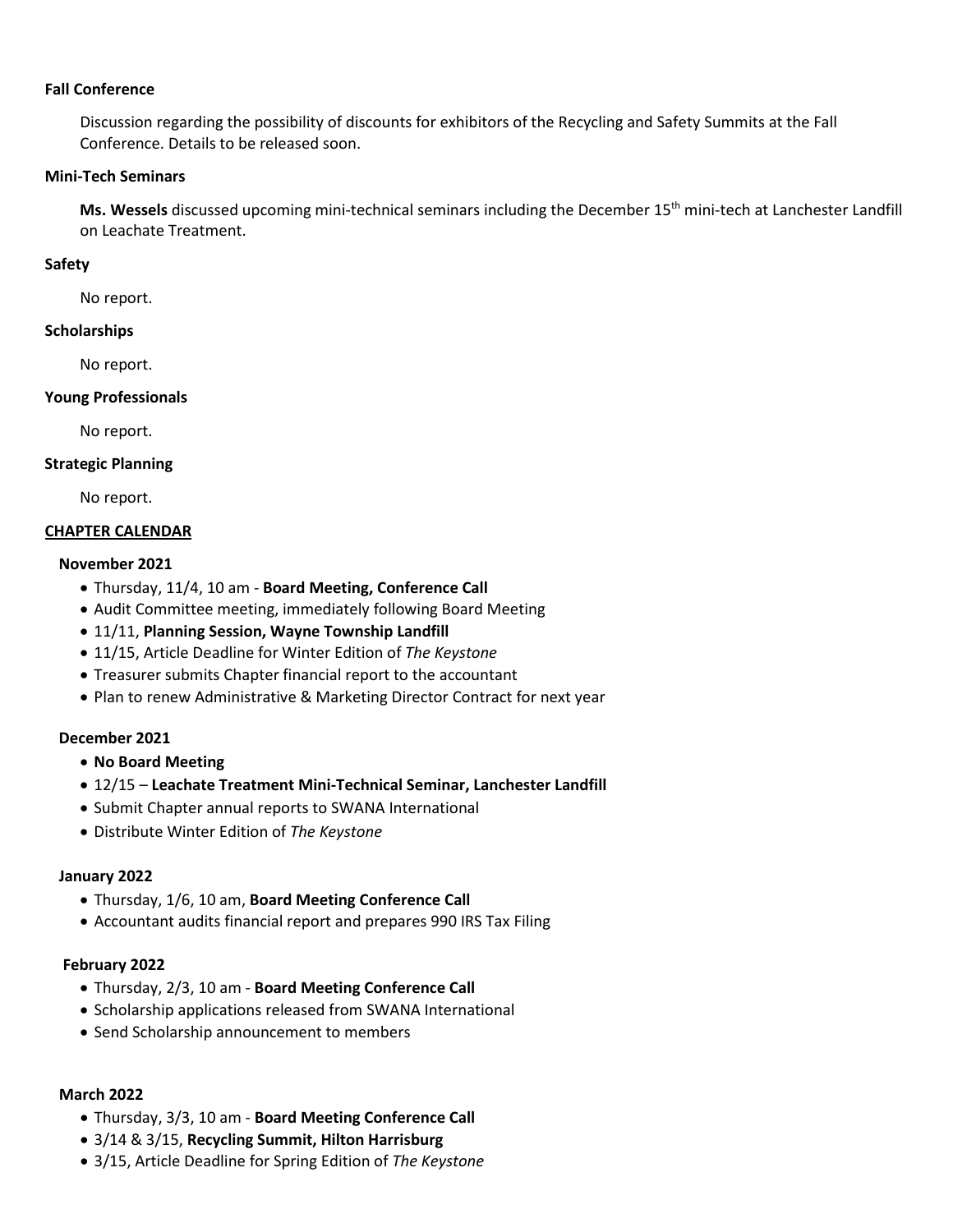#### **April 2022**

- Thursday, 4/7, 10 am **Board Meeting Conference Call**
- Distribute Spring Edition of *The Keystone*

#### **May 2022**

- 5/1, Chapter Scholarship Application Deadline
- Thursday, 5/5, 10 am **Board Meeting, TBD**
- 5/12 & 5/13, **2022 Mid-Atlantic Regional Road-E-O, Elkton, MD**
- 5/17 & 5/18, **Safety Summit, Hilton Harrisburg**

#### **June 2022**

- Thursday, 6/2, 10 am **Board Meeting Conference Call**
- 6/1, Deadline for submittal of Grant H. Flint Scholarship recommendations to SWANA
- Nominating Committee presents Slate of Officers and Directors for election

### **July 2022**

- **No Board Meeting**
- Wednesday 7/15, Article Deadline for Summer Edition of The Keystone

#### **August 2022**

- Thursday, 8/4, 10 am **Board Meeting Conference Call**
- Distribute Summer Edition of *The Keystone*

#### **September 2022**

- 9/7 & 9/8, **Annual Joint Fall Conference, Hilton Harrisburg**
- 9/8, **Chapter Annual Business Meeting and Election** immediately following Fall Conference
- Chapter Fiscal Year Ends

#### **OLD BUSINESS**

No Old Business.

#### **NEW BUSINESS**

**Ms. Nestor** discussed the Planning Session on November 11 at Wayne Township Landfill. An invitation will be emailed to all Board members

#### **NEXT MEETING**

The next regularly scheduled meeting of the Keystone Chapter Board of Directors will be a video conference meeting on January 6, 2022, at 10:00 am. All members are welcome.

#### **ADJOURN**

With no further business to address, a motion was made to adjourn the meeting at 10:27 am. Motion made by **Mr. Rieder** and seconded by **Ms. Witwer**. Vote was called; motion passed unanimously.

Respectfully Submitted,

Chanda Martino

Administrative and Marketing Director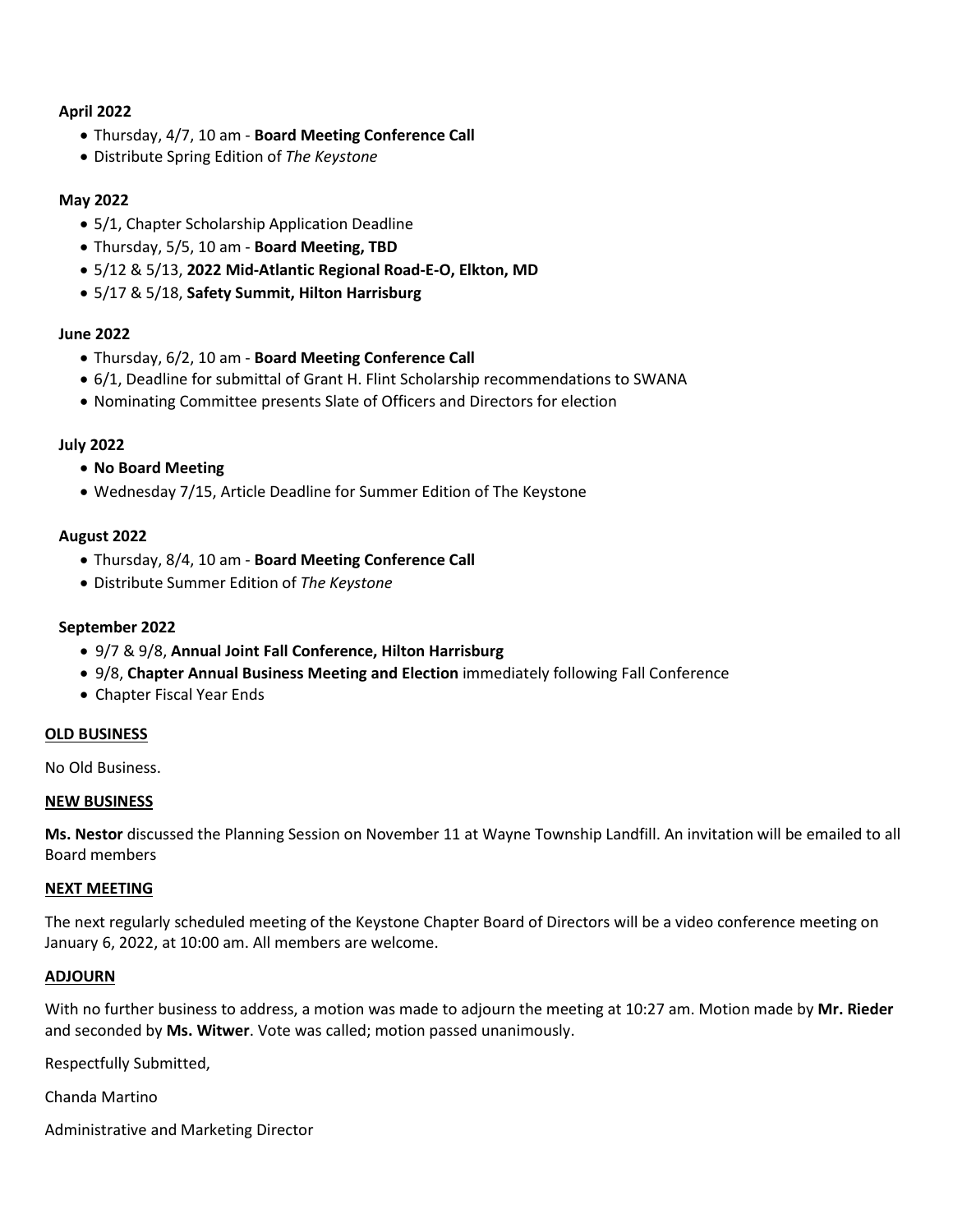#### **Treasurer's Report**

November 3, 2021

- 1. Balance Sheet as of Oct 30
- 2. Transaction Detail by Account Sept 30 through Oct 31

A **MOTION** is requested to approve the Treasurer's Reports and all transactions September 30 through October 31, 2021.

3. Administrative and Marketing Director October invoice for \$1.579.94.

A **MOTION** is requested to approve the Admin & Marketing invoice as presented.

Chanda Martino

Administrative & Marketing Director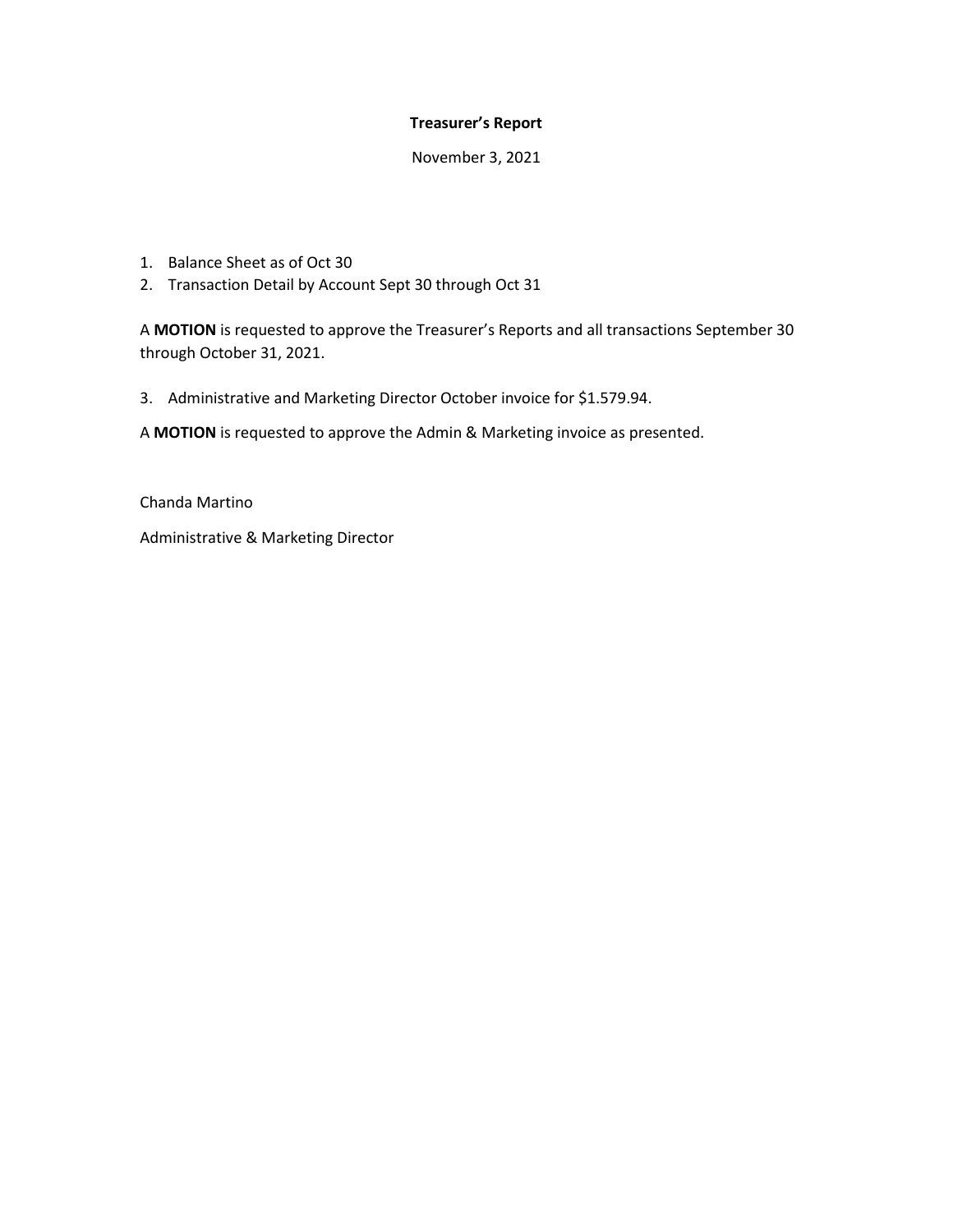|                                           | Nov 13, 21 |  |  |
|-------------------------------------------|------------|--|--|
| <b>ASSETS</b>                             |            |  |  |
| <b>Current Assets</b>                     |            |  |  |
| <b>Checking/Savings</b>                   |            |  |  |
| 1003 · First Citizens                     | 43,901.93  |  |  |
| 1005 · Edward Jones                       | 55,367.26  |  |  |
| <b>Total Checking/Savings</b>             | 99,269.19  |  |  |
| <b>Total Current Assets</b>               | 99,269.19  |  |  |
| <b>TOTAL ASSETS</b>                       | 99,269.19  |  |  |
| <b>LIABILITIES &amp; EQUITY</b><br>Equity |            |  |  |
| 30000 Opening Balance Equity              | 30,928.95  |  |  |
| 3030 Unrestricted Net Assets              | 70,237.52  |  |  |
| <b>Net Income</b>                         | -1,897.28  |  |  |
| <b>Total Equity</b>                       | 99,269.19  |  |  |
| TOTAL LIABILITIES & EQUITY                | 99,269.19  |  |  |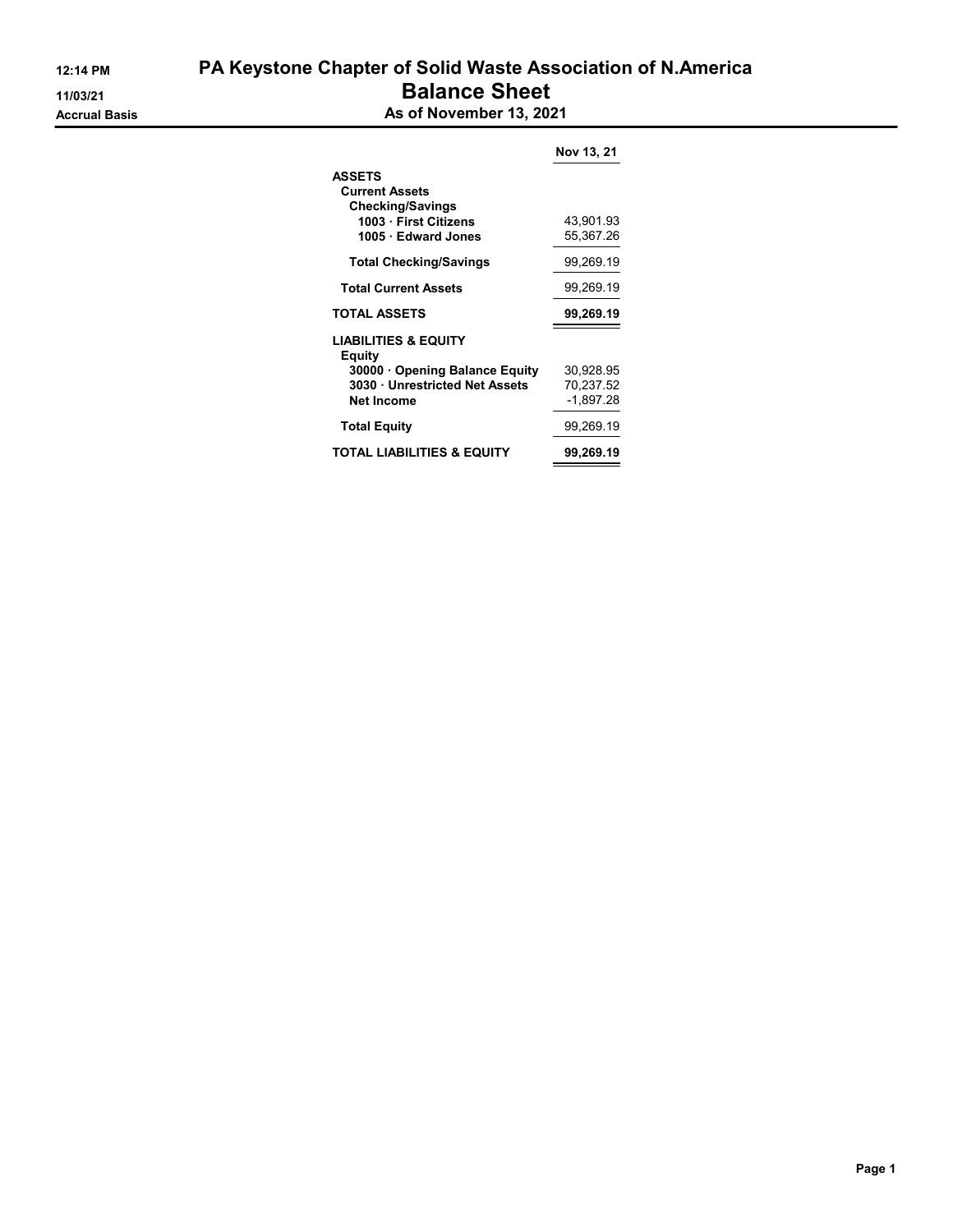# 12:21 PM PA Keystone Chapter of Solid Waste Association of N.America 11/03/21 Transaction Detail by Account Accrual Basis September 30 through October 31, 2021

| Type                        | <b>Date</b> | Name                      | Memo                           |             |
|-----------------------------|-------------|---------------------------|--------------------------------|-------------|
| 1003 First Citizens         |             |                           |                                |             |
| Check                       | 10/06/2021  | MAIL DOCK business center | mail TR laptop back to CCSWA   | $-33.24$    |
| Check                       | 10/06/2021  | <b>SWANA</b>              | SWANA membership for C Martino | $-263.00$   |
| Deposit                     | 10/15/2021  |                           | Deposit - Sept 2021 dues       | 631.60      |
| Check                       | 10/20/2021  | <b>Wild Apricot</b>       | fee                            | $-18.47$    |
| Check                       | 10/20/2021  | <b>Wild Apricot</b>       | annual website invoice         | $-2,052.00$ |
| Total 1003 · First Citizens |             |                           |                                | $-1,735.11$ |
| TOTAL                       |             |                           |                                | $-1,735.11$ |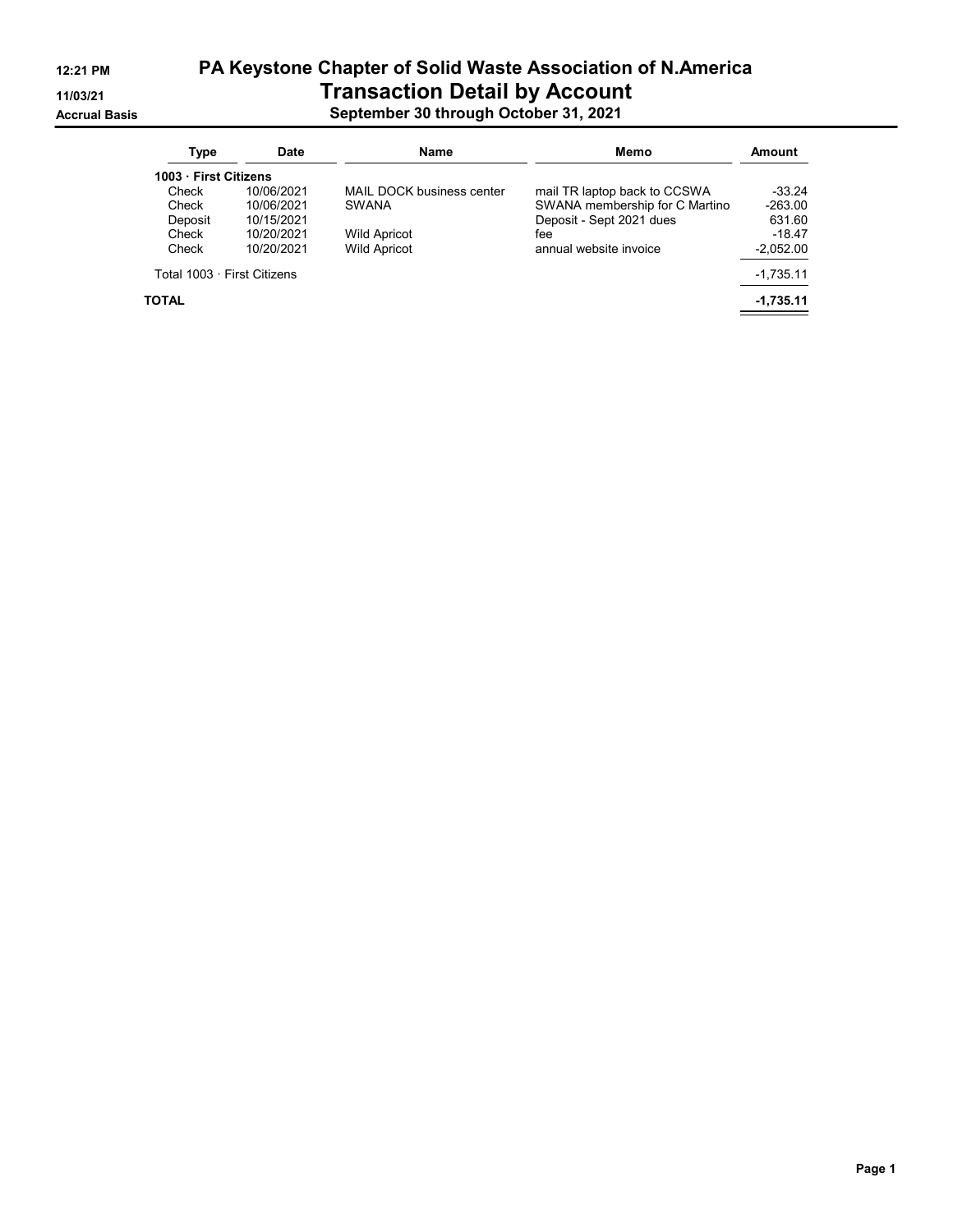

# Bill To Date: 11/1/2021

Pennsylvania Keystone Chapter of SWANA 1610 Russell Road, Lebanon, PA 17046

| <b>Admin &amp; Marketing</b>                    | <b>Amount</b> |  |  |
|-------------------------------------------------|---------------|--|--|
| Hours for September 30, 2021 - October 31, 2021 | \$1,472.24    |  |  |
| Mileage                                         | \$17.70       |  |  |
| Phone                                           | \$60.00       |  |  |
| Internet                                        | \$30.00       |  |  |
| Total Admin & Marketing                         | \$1,579.94    |  |  |

| <b>Column1</b> | Amount |  |  |  |
|----------------|--------|--|--|--|
|                |        |  |  |  |
|                |        |  |  |  |
|                |        |  |  |  |
| Total          |        |  |  |  |

October Total \$1,579.94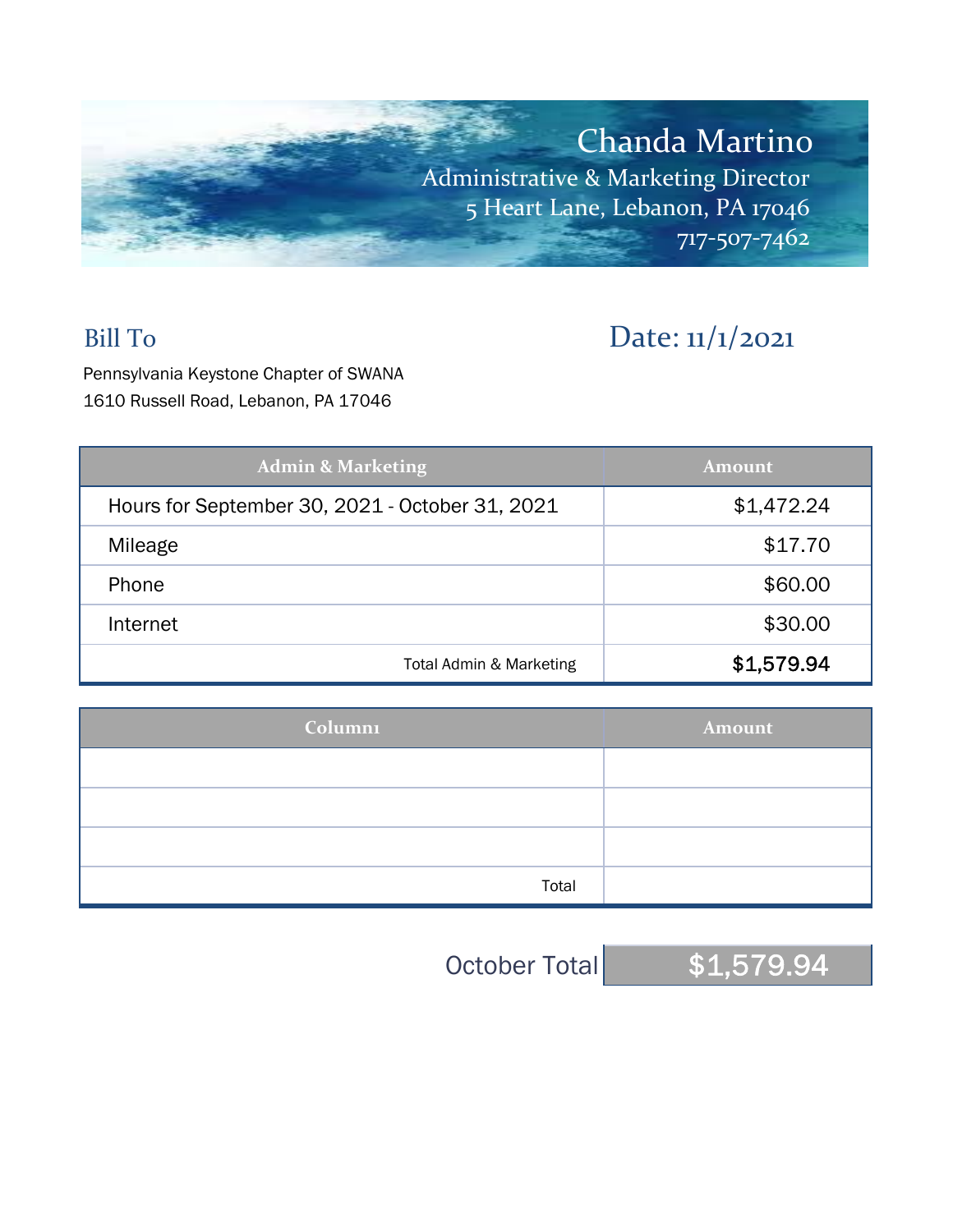|                    |                | Pennsylvania Keystone Chapter of SWANA<br><b>Administrative and Marketing Director</b>              |                  |                                       |                      |                        |                        |
|--------------------|----------------|-----------------------------------------------------------------------------------------------------|------------------|---------------------------------------|----------------------|------------------------|------------------------|
|                    |                | September 30, 2021 - October 31, 2021                                                               |                  |                                       |                      |                        |                        |
| Date               | <b>Mileage</b> |                                                                                                     | General          | <b>Fall Conf</b>                      | Roadeo               |                        | MiniTech Total Hours   |
| 29-Sep             |                | timesheet, invoice, BOD docs and packet, TR docs and report, monthly docs                           | 5.25             |                                       |                      |                        | 5.25                   |
| 30-Sep             | 7.2            | GLRA - mail, software testing, BOD meeting prep, email, post meeting notes                          | 3                |                                       |                      |                        | 3                      |
| 4-Oct              |                | email, website mods                                                                                 | 1.75             |                                       |                      |                        | 1.75                   |
| 5-Oct              | 10             | Maildock - download chapter data from TR laptop, wipe chapter data, pack, ship laptop to CCSWA      | 4.25             |                                       |                      |                        | 4.25                   |
| 6-Oct              |                | BOD meeting minutes, email                                                                          | $\overline{2}$   |                                       |                      |                        | $\overline{2}$         |
| 12-Oct             |                | meet Tom to have checks signed, email                                                               | 0.75             |                                       |                      |                        | 0.75                   |
| 14-Oct             |                | email, distribute legislative SB 552 letter                                                         | $\mathbf{1}$     |                                       |                      |                        | $\mathbf{1}$           |
| 15-Oct             |                | monthly docs, email, call w Chuck                                                                   | 0.75             |                                       |                      |                        | 0.75                   |
| 19-Oct             |                | email, BOD meeting invoites, Wild Apricot and bank call for website                                 | 2.25             |                                       |                      |                        | 2.25                   |
| 20-Oct             | 7.2            | GLRA - mail, email, draft support letter for SB 552, print, address and mail letters, timesheet     | 4.25             |                                       |                      |                        | 4.25                   |
| $22-Oct$           |                | monthly doc and invoices, website mods, email, Board updates to docs                                | 2.75             |                                       |                      |                        | 2.75                   |
| 25-Oct             | 7.2            | GLRA - mail, distribute newsletter, website mods, email, position responsibilities draft, timesheet | 5.5              |                                       |                      |                        | 5.5                    |
| 27-Oct             |                | member call, email, directors contact and list update, meeting updates, BOD email                   | $\overline{3.5}$ |                                       |                      |                        | 3.5                    |
| 29-Oct             |                | email, meeting prep, monthly docs                                                                   | 1.5              |                                       |                      |                        | 1.5                    |
|                    |                |                                                                                                     |                  |                                       |                      |                        |                        |
|                    |                |                                                                                                     |                  |                                       |                      |                        |                        |
|                    |                |                                                                                                     |                  |                                       |                      |                        |                        |
|                    |                |                                                                                                     |                  |                                       |                      |                        |                        |
|                    |                |                                                                                                     |                  |                                       |                      |                        |                        |
|                    |                |                                                                                                     |                  |                                       |                      |                        |                        |
|                    |                | <b>Total October Hours</b>                                                                          | 38.5             | 0                                     | $\mathbf 0$          | 0                      | 38.5                   |
| <b>Total Miles</b> | 31.6           |                                                                                                     | \$1,472.24       | $\ddot{\mathsf{S}}$<br>$\overline{a}$ | \$                   | \$                     |                        |
|                    |                |                                                                                                     |                  |                                       |                      |                        |                        |
|                    |                |                                                                                                     |                  |                                       |                      |                        |                        |
|                    |                |                                                                                                     |                  |                                       |                      | <b>TIME</b>            | \$1,472.24             |
|                    |                |                                                                                                     |                  |                                       |                      | <b>MILEAGE</b>         | $\frac{1}{2}$<br>17.70 |
|                    |                |                                                                                                     |                  |                                       |                      | <b>PHONE</b>           | $\frac{1}{2}$<br>60.00 |
|                    |                |                                                                                                     |                  |                                       |                      | INTERNET <sub>\$</sub> | 30.00                  |
|                    |                |                                                                                                     |                  |                                       | <b>OCTOBER TOTAL</b> |                        | \$1,579.94             |
|                    |                | 1st QTD Hours                                                                                       | 81.5             | 0.5                                   | 0                    | 0                      | 82                     |
|                    |                | 2nd QTD Hours                                                                                       | 55.75            | 0.25                                  | 0                    | 1.75                   | 57.75                  |
|                    |                | 3rd QTD Hours                                                                                       | 78.75            | 0.25                                  | 0                    | 14.25                  | 93.25                  |
|                    |                | 4th QTD Hours                                                                                       | 30.25            | 0                                     | $\mathbf 0$          | 0                      | 30.25                  |
|                    |                | <b>YTD hours</b>                                                                                    | 254.5            | $\mathbf{1}$                          | $\Omega$             | 16                     | 271.5                  |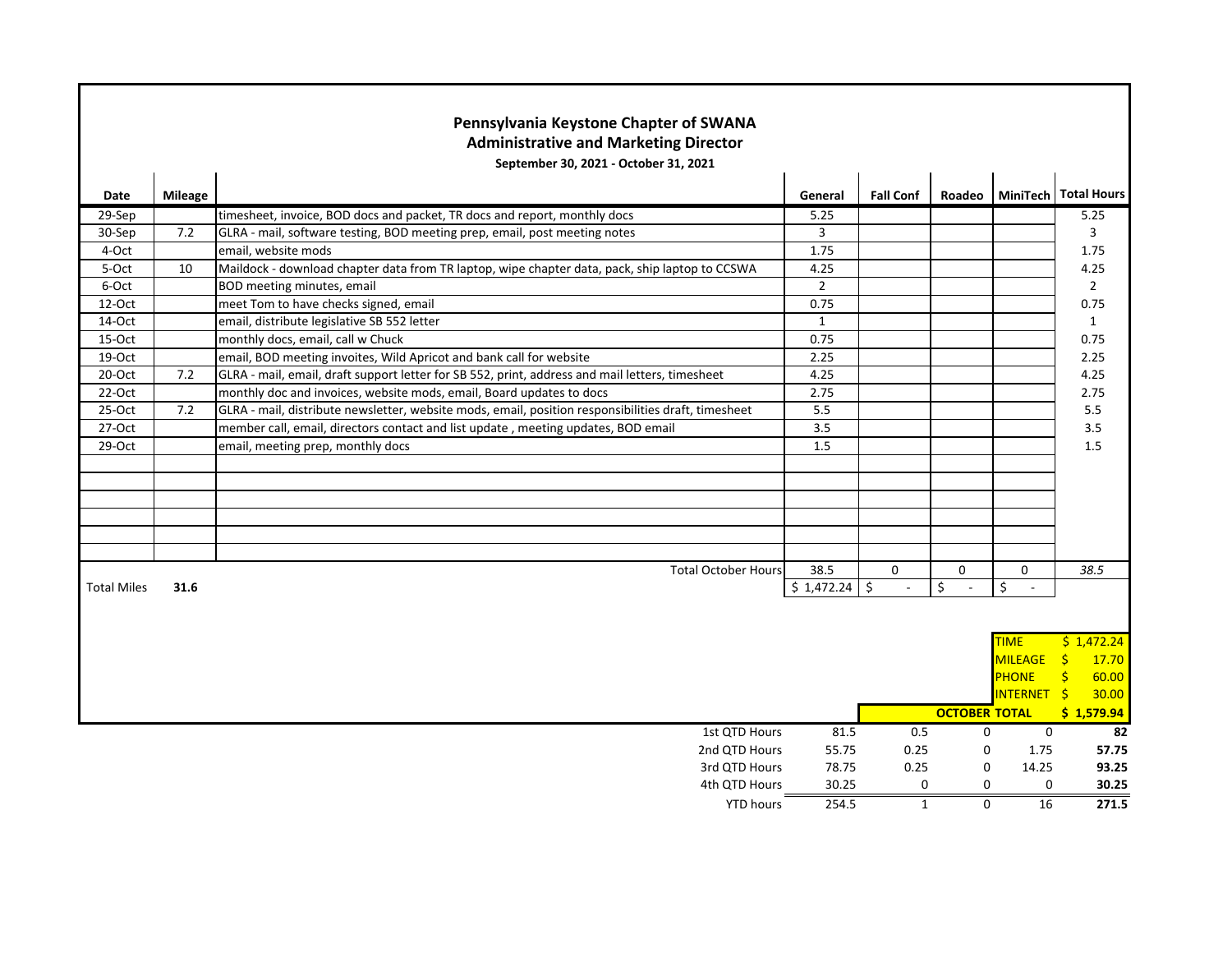# Pennsylvania Keystone Chapter SWANA FY 2021 – 2022 Ca le n d a r

## Novem ber 2021

- Thursday, 11/4, 10 am Board Meeting, Conference Call
- Audit Com m ittee m eeting, im m ediately following Board Meeting
- 11/11, Board Planning Session, Wayne Township Landfill, McElhattan
- 11/15, Article Deadline for Winter Edition of The Keystone
- Treasurer subm its Chapter financial report to the accountant
- Plan to renew Administrative & Marketing Director Contract for next year

### Decem ber 2021

- No Board Meeting
- Subm it Chapter annual reports to SWANA International
- Distribute Winter Edition of The Keystone

# January 2022

- Thursday, 1/6, 10 am, Board Meeting Conference Call
- Accountant audits financial report and prepares 990 IRS Tax Filing

# February 2022

- Thursday, 2/3, 10 am Board Meeting Conference Call
- Scholarship applications released from SWANA International
- Send Scholarship announcement to members

# March 2022

- Thursday, 3/3, 10 am Board Meeting Conference Call
- $\bullet$  3/14 & 3/15, Recycling Summit, Hilton Harrisburg
- 3/15, Article Deadline for Spring Edition of The Keystone

# Ap ril 2022

- Thursday, 4/7, 10 am Board Meeting Conference Call
- Distribute Spring Edition of The Keystone

# May 2022

- 5/1, Chapter Scholarship Application Deadline
- Thursday,  $5/5$ , 10 am Board Meeting, TBD
- $5/12 \& 5/13$ , 2022 Mid-Atlantic Regional Road-E-O, Elkton, MD
- 5/17 & 5/18, Safety Summit, Hilton Harrisburg

#### June 2022

- Thursday,  $6/2$ , 10 am Board Meeting Conference Call
- 6/1, Deadline for submittal of Grant H. Flint Scholarship recommendations to SWANA
- Nom inating Com m ittee presents Slate of Officers and Directors for election